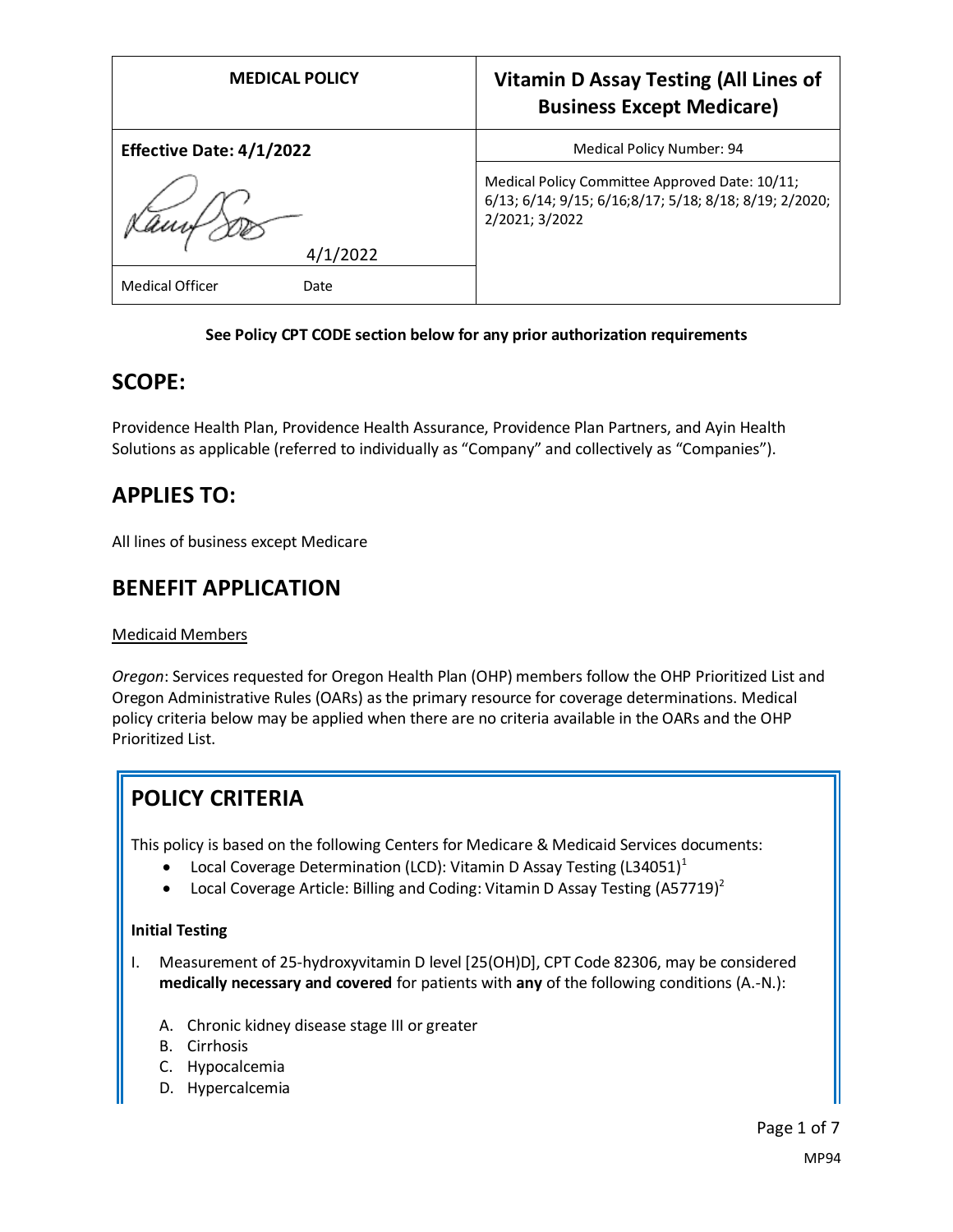- E. Hypercalciuria
- F. Hypervitaminosis D
- G. Parathyroid disorders
- H. Malabsorption states
- I. Obstructive jaundice
- J. Osteomalacia
- K. Osteoporosis if (1.-5.):
	- 1. T score on DEXA scan <-2/5; **or**
	- 2. History of fragility fractures; **or**
	- 3. FRAX > 3% 10-year probability of hip fracture or 20% 10-year probability of other major osteoporotic fracture; **or**
	- 4. FRAX >3% (any fracture) with T-score **or**
	- 5. Initiating bisphosphoanate therapy (vitamin D level should be determined and managed as necessary before bisphosphoanate is initiated)
- L. Osteosclerosis/petrosis
- M. Rickets
- N. Vitamin D deficiency on replacement therapy related to a condition listed above; to monitor the efficacy of treatment.

**NOTE**: Please refer to the LCD L34051 for the complete list of ICD-10 codes for indications in which 25-hydroxyvitamin D level [25(OH)D], CPT Code 82306, may be considered medically necessary.<sup>1</sup>

- II. Measurement of 25-hydroxyvitamin D level [25(OH)D], CPT Code 82306, is considered **not medically necessary and not covered** for diagnosis codes not listed in the Group 1 code table in the LCD L34051.
- III. Measurement of 1,25-dihydroxyvitamin D[1,25(OH)2D], CPT code 82652, level may be considered **medically necessary and covered** for patients with **any** of the following conditions (A.-E.):
	- A. Unexplained hypercalcemia (suspected granulomatous disease or lymphoma)
	- B. Unexplained hypercalciuria (suspected granulomatous or lymphoma)
	- C. Suspected genetic childhood rickets
	- D. Suspected tumor induced osteomalacia
	- E. Nephrolithiasis or hypercalciuria

**Note:** Please refer to the LCD L34051 for the complete list of ICD-10 codes for indications in which 1,25-dihydroxyvitamin D[1,25(OH)2D], CPT code 82652, may be considered medically necessary.<sup>1</sup>

IV. Measurement of 1,25-dihydroxyvitamin D[1,25(OH)2D], CPT code 82652, is considered **not medically necessary and not covered** for diagnosis codes not listed in the Group 2 code table in the LCD L34051. $<sup>1</sup>$ </sup>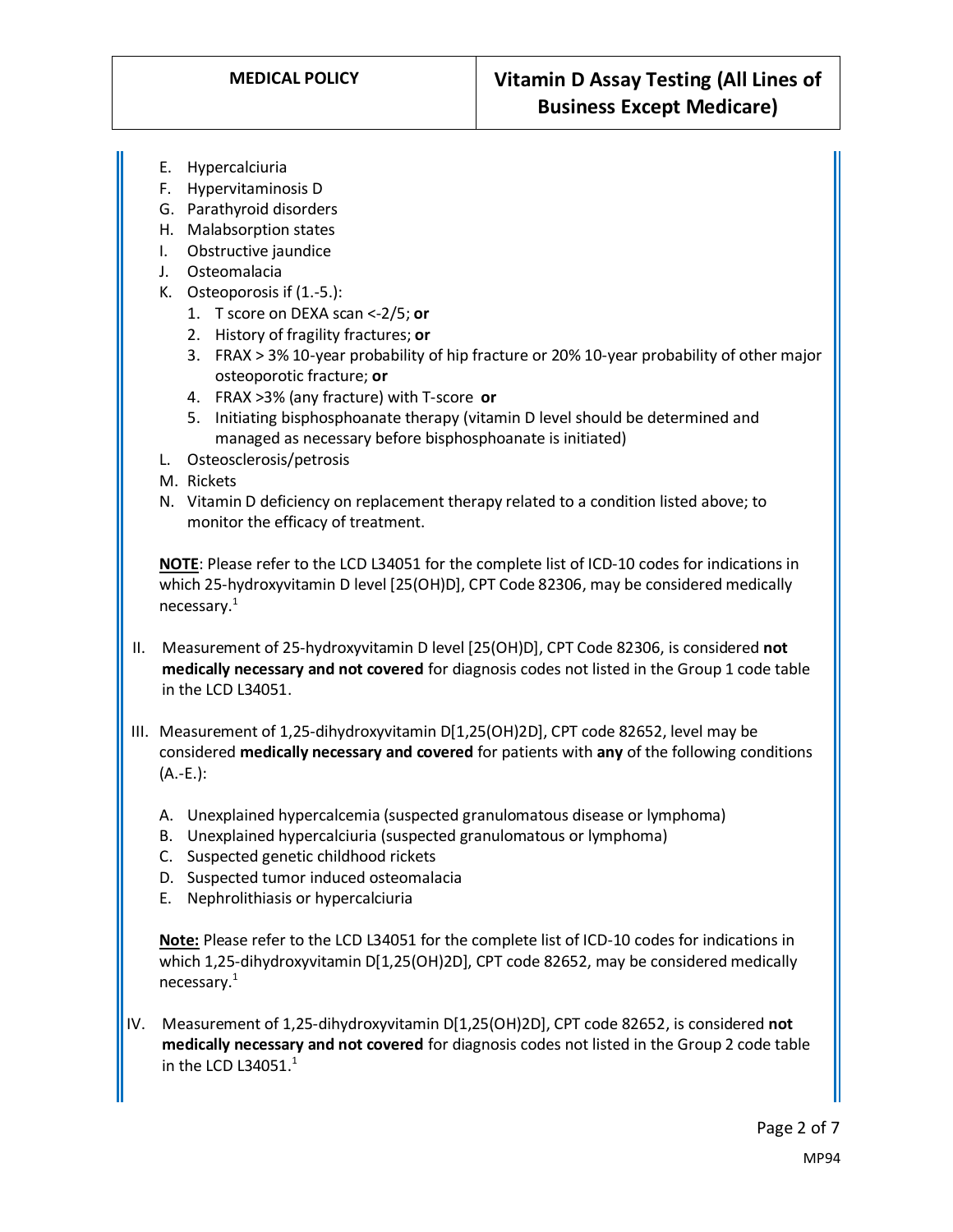## **Repeat Testing**

- V. Repeat measurement of 25(OH)D or D[1,25(OH)2D] may be considered **medically necessary and covered** to ensure adequate vitamin D replacement has been accomplished if initial testing results in levels <20 ng/ml (50 nmol/liter).
- VI. Repeat measurement of 25(OH)D or D[1,25(OH)2D] may be considered **medically necessary and covered** if level <20 ng/ml or > 60 ng/ml, a subsequent level(s) may be reimbursed until the level is within the normal range.
- VII. Repeat measurement of 25(OH)D or D[1,25(OH)2D] is considered **not medically necessary and not covered** if vitamin D level is between 20 and 50 ng/ml and patient is clinically stable. (If performed, documentation must clearly indicate the necessity of the test.)

Link t[o Policy Summary](#page-5-0)

# **BILLING GUIDELINES**

For a list of ICD-10 codes that are considered medically necessary for codes 82306 and 82652, please refer to the following Centers for Medicare & Medicaid Services documents:

- Local Coverage Determination (LCD): Vitamin D Assay Testing (L34051)<sup>1</sup>
- Local Coverage Article: Billing and Coding: Vitamin D Assay Testing  $(A57719)^2$

Both assays of Vitamin D (25-OH vitamin D and 1,25-dihydroxy vitamin D) need not be performed for each of conditions listed in criterion I. or III, above. Documentation must justify the test(s) chosen for a particular disease entity. Various component sources of 25-OH vitamin D, such as stored D or dietderived D, should not be billed separately.

Once a beneficiary has been shown to be vitamin D deficient, further testing may be medically necessary only to ensure adequate replacement has been accomplished. If vitamin D level is between 20 and 50 ng/ml and patient is clinically stable, repeat testing is often unnecessary; if performed, documentation must clearly indicate the necessity of the test.

Testing should be limited to no more than four per year.

# **CPT CODES**

| <b>All Lines of Business Except Medicare</b> |                                                                               |
|----------------------------------------------|-------------------------------------------------------------------------------|
| No Prior Authorization Required              |                                                                               |
| 0038U                                        | Vitamin D, 25 hydroxy D2 and D3, by LC-MS/MS, serum microsample, quantitative |
| 82306                                        | Vitamin D; 25 hydroxy, includes fraction(s), if performed                     |
| 82652                                        | Vitamin D; 1, 25 dihydroxy, includes fraction(s), if performed                |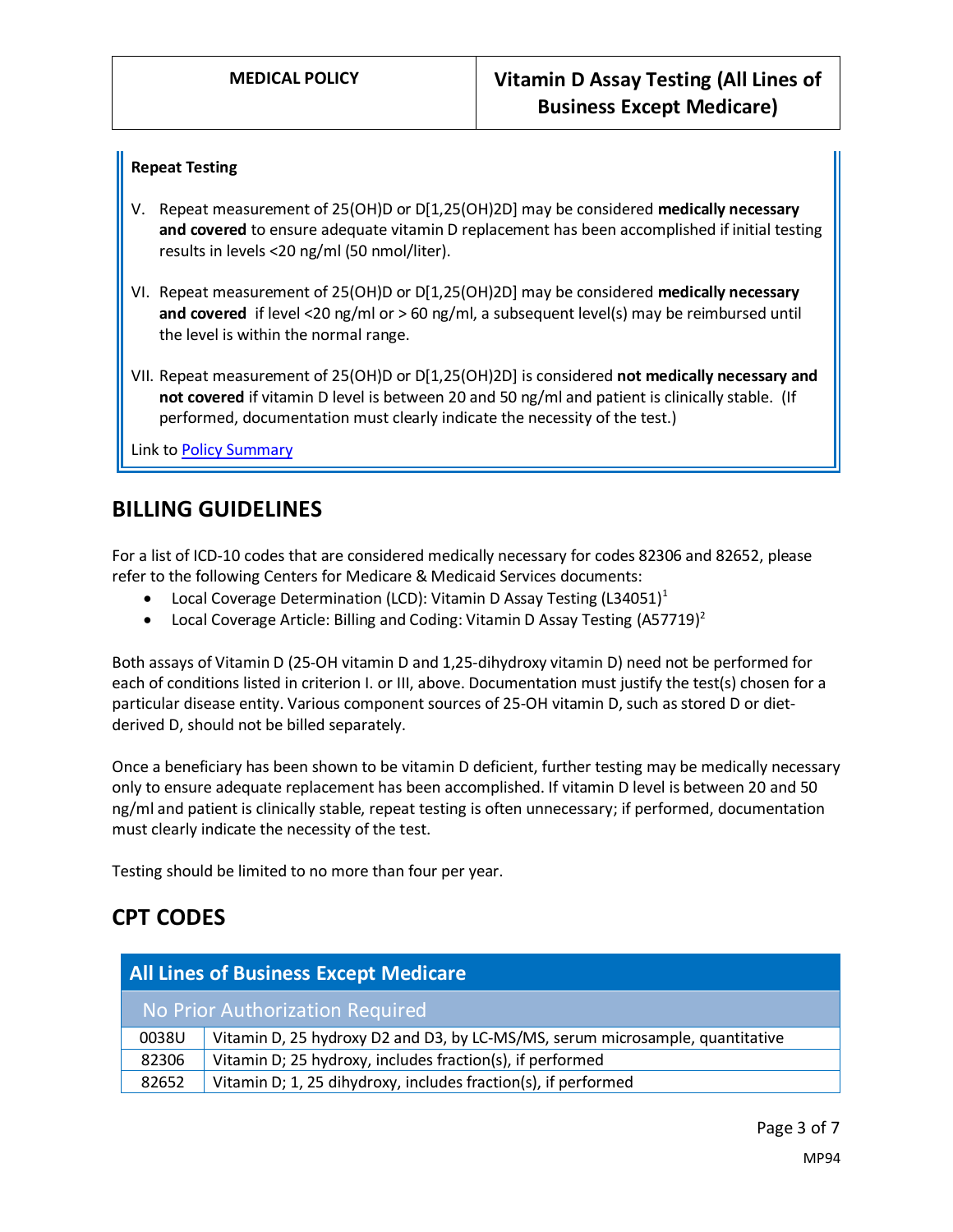# **DESCRIPTION**

Vitamin D is called a "vitamin" because of its exogenous source, predominately from oily fish in the form of vitamin D2 and vitamin D3. It is more accurate to consider fat-soluble vitamin D as a steroid hormone, synthesized by the skin and metabolized by the kidney to an active hormone, calcitriol. Clinical disorders related to vitamin D may arise because of altered availability of the parent vitamin D, altered conversion of vitamin D to its predominant metabolites, altered organ responsiveness to dihydroxylated metabolites and disturbances in the interactions of the vitamin D metabolites with PTH and calcitonin. Normal levels of vitamin D range from 20 – 50 ng/ml.

The most common type of vitamin D deficiency is 25-OH vitamin D. A much smaller percentage of 1,25 dihydroxy vitamin D deficiency exists; mostly, in those with renal disease. Although it is not the active form of the hormone, 25-OH vitamin D is much more commonly measured because it better reflects the sum total of vitamin D produced endogenously and absorbed from the diet than does the level of the active hormone 1, 25 -dihydroxy vitamin D. Deficiency of 1,25-dihydroxy vitamin D, which is present at much lower concentrations, does not necessarily reflect deficiency of 25-OH vitamin D and its measurement should be limited to the indications listed above.

# **REVIEW OF EVIDENCE**

This policy is based on the Centers for Medicare & Medicaid Services coverage documents. Therefore, an evidence review was not performed.

# **CLINICAL PRACTICE GUIDELINES**

**Note**: The following major U.S. medical associations provided feedback during the response period for the LCD:

- American Clinical Laboratory Association (ACLA)
- College of American Pathology (CAP)
- **Endocrine Society**

Noridian responded by publishing a related Local Coverage Article (LCA) A55373: Response to Comments: Vitamin D Assay Testing, and adjusted the LCD language where appropriate.<sup>3</sup>

Below are current clinical practice guidelines on Vitamin D testing that are not cited in the LCD, but support the criteria above.

## U.S. Preventive Services Task Force (USPSTF)

In 2014, the USPSTF published evidence-based clinical practice guidelines regarding the efficacy of vitamin D screening in adults, which recommended the following:<sup>4</sup>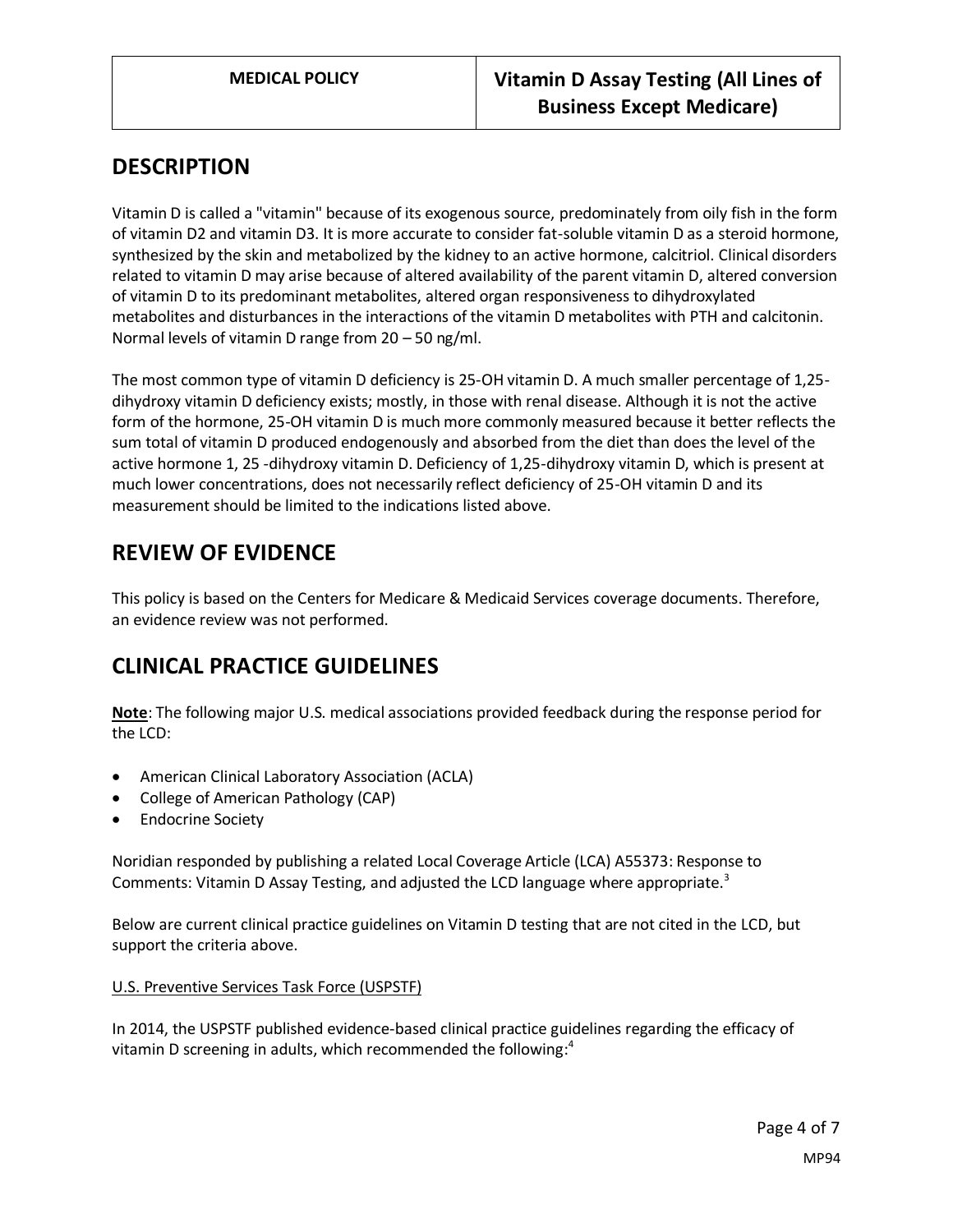"The USPSTF concludes that the current evidence is insufficient to assess the balance of benefits and harms of screening for vitamin D deficiency in asymptomatic adults."

#### American Society of Clinical Pathology (ASCP)

In 2013, the ASCP contributed the following recommendation to Choosing Wisely®:<sup>5</sup>

"Don't perform population based screening for 25-OH-Vitamin D deficiency.

Vitamin D deficiency is common in many populations, particularly in patients at higher latitudes, during winter months and in those with limited sun exposure. Over the counter Vitamin D supplements and increased summer sun exposure are sufficient for most otherwise healthy patients. Laboratory testing is appropriate in higher risk patients when results will be used to institute more aggressive therapy (e.g., osteoporosis, chronic kidney disease, malabsorption, some infections, obese individuals)."

#### Endocrine Society

In 2013, the Endocrine Society contributed the following recommendation to Choosing Wisely®:<sup>6</sup>

"Don't routinely measure 1,25-dihydroxyvitamin D unless the patient has hypercalcemia or decreased kidney function.

Because 1,25-dihydroxyvitamin D is the active form of vitamin D, many practitioners think that measuring 1,25-dihydroxyvitamin D is an accurate means to estimate vitamin D stores and test for vitamin D deficiency, which is incorrect… Serum 25-hydroxyvitamin D levels may be overused, but when trying to assess vitamin D stores or diagnose vitamin D deficiency (or toxicity), 25-hydroxyvitamin D is the correct test."

The 2011 Endocrine Society evidence-based clinical practice guideline on the evaluation, treatment, and prevention of vitamin D deficiency recommended the following regarding vitamin D testing:<sup>7</sup>

• "We recommend screening for vitamin D deficiency in individuals at risk for deficiency. We do not recommend population screening for vitamin D deficiency in individuals who are not at risk."

The taskforce stated that individuals at risk of "currently, 25(OH)D measurement is reasonable in groups of people at high risk for vitamin D deficiency and in whom a prompt response to optimization of vitamin D status could be expected". The guidelines list several indications in which screening would be reasonable.

• "We recommend using the serum circulating 25-hydroxyvitamin D [25(OH)D] level, measured by a reliable assay, to evaluate vitamin D status in patients who are at risk for vitamin D deficiency. Vitamin D deficiency is defined as a 25(OH)D below 20 ng/ml (50 nmol/liter)... We recommend against using the serum 1,25-dihydroxyvitamin D [1,25(OH)2D] assay for this purpose and are in favor of using it only in monitoring certain conditions, such as acquired and inherited disorders of vitamin D and phosphate metabolism."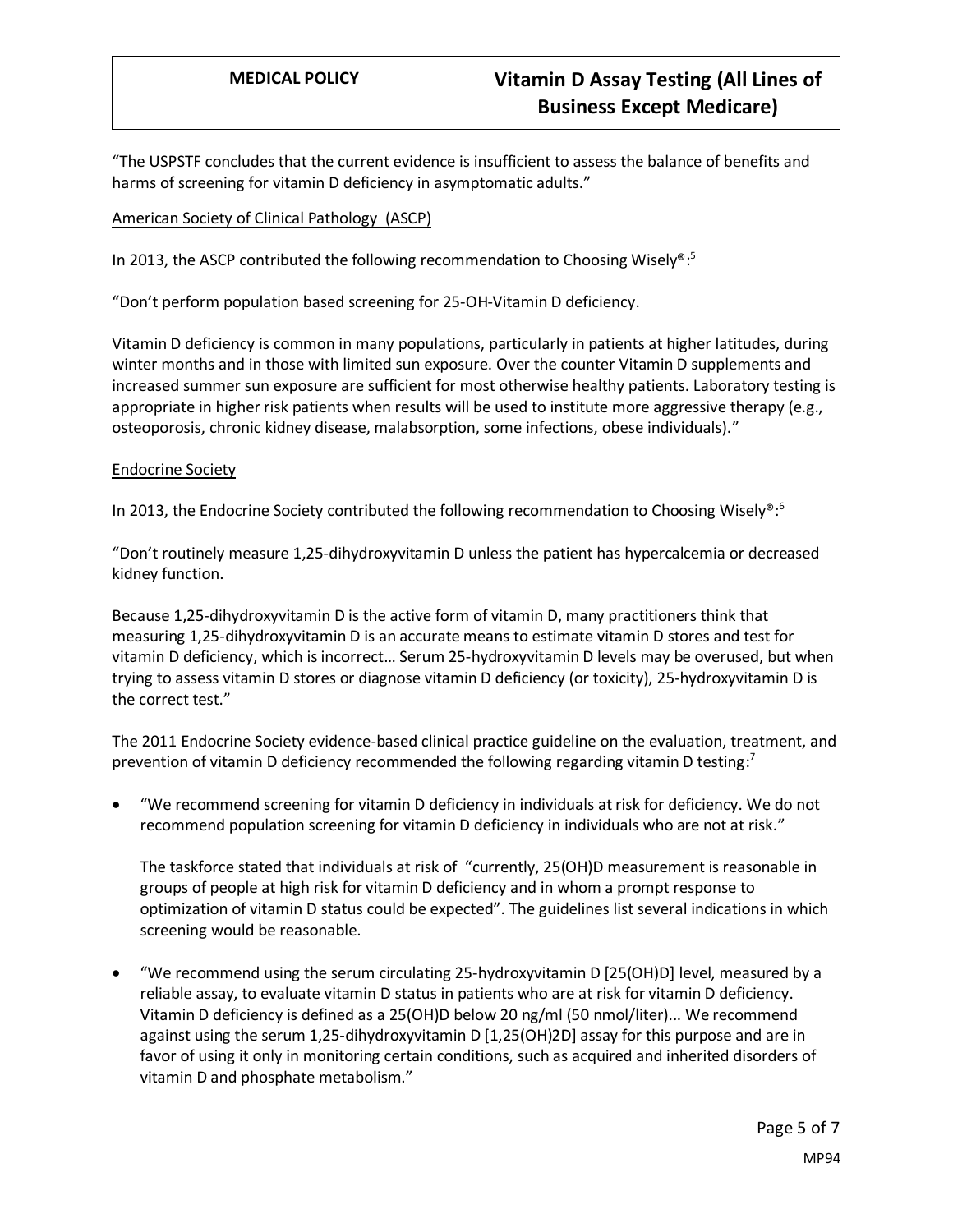Both of these strong recommendations were based on high-quality evidence, consisting of "wellperformed RCTs or exceptionally strong evidence from unbiased observational studies."

# <span id="page-5-0"></span>**POLICY SUMMARY**

There is insufficient evidence that Vitamin D testing in healthy, asymptomatic individuals or for conditions not specifically associated with vitamin D deficiency improves health outcomes. There are no evidence-based clinical practice guidelines that recommend routine vitamin D testing for screening of asymptomatic individuals. Furthermore, the United States Preventive Services Task Force (USPFTF) guidelines, do not recommend routine screening for vitamin D deficiency due to insufficient evidence of clinical utility.

# **INSTRUCTIONS FOR USE**

Company Medical Policies serve as guidance for the administration of plan benefits. Medical policies do not constitute medical advice nor a guarantee of coverage. Company Medical Policies are reviewed annually and are based upon published, peer-reviewed scientific evidence and evidence-based clinical practice guidelines that are available as of the last policy update. The Companies reserve the right to determine the application of Medical Policies and make revisions to Medical Policies at any time. Providers will be given at least 60-days' notice of policy changes that are restrictive in nature.

The scope and availability of all plan benefits are determined in accordance with the applicable coverage agreement. Any conflict or variance between the terms of the coverage agreement and Company Medical Policy will be resolved in favor of the coverage agreement.

# **REGULATORY STATUS**

## Mental Health Parity Statement

Coverage decisions are made on the basis of individualized determinations of medical necessity and the experimental or investigational character of the treatment in the individual case. In cases where medical necessity is not established by policy for specific treatment modalities, evidence not previously considered regarding the efficacy of the modality that is presented shall be given consideration to determine if the policy represents current standards of care.

# **REFERENCES**

- 1. Centers for Medicare & Medicaid Services. Local Coverage Determination (LCD): Vitamin D Assay Testing (L34051). [https://www.cms.gov/medicare-coverage-database/details/lcd](https://www.cms.gov/medicare-coverage-database/details/lcd-details.aspx?LCDId=34051)[details.aspx?LCDId=34051.](https://www.cms.gov/medicare-coverage-database/details/lcd-details.aspx?LCDId=34051) Published 2019. Accessed 2/18/2022.
- 2. Centers for Medicare & Medicaid Services. Local Coverage Article: Billing and Coding: Vitamin D Assay Testing (A57719). Effective 10/1/2020. [https://www.cms.gov/medicare-coverage](https://www.cms.gov/medicare-coverage-database/view/article.aspx?articleId=57719)[database/view/article.aspx?articleId=57719.](https://www.cms.gov/medicare-coverage-database/view/article.aspx?articleId=57719) Accessed 2/18/2022.
- 3. Centers for Medicare & Medicaid Services. Local Coverage Article: